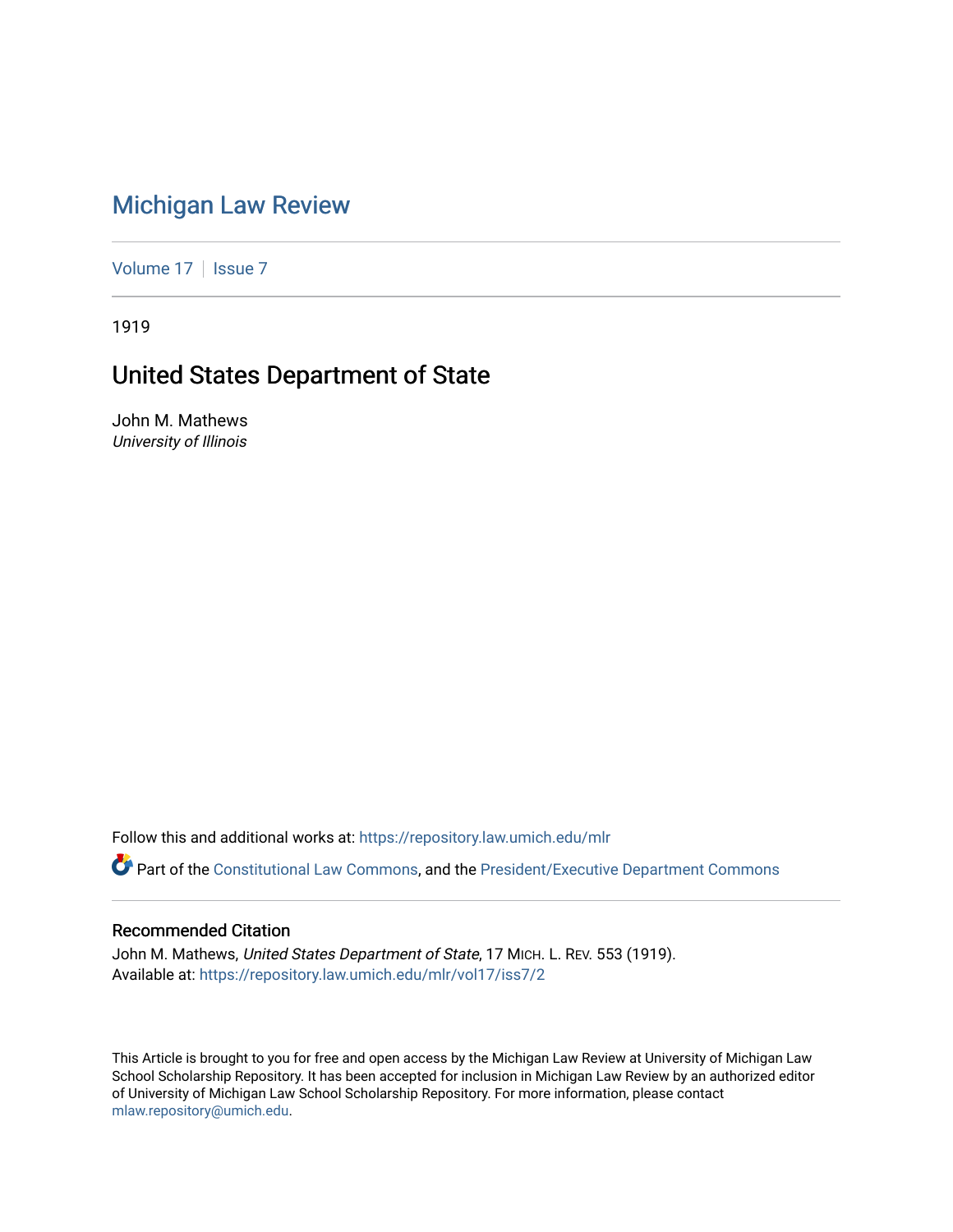## THE UNITED STATES DEPARTMENT OF STATE

IN the conduct of foreign relations, the President, though ultimate-<br>I ly responsible to the people for the general success or failure of ly responsible to the people for the general success or failure of such conduct, is unable, of course, to give his personal attention to any except what he deems to be the most important and momentous questions of policy. For handling the great mass of routine matters and even for the determination of many questions of policy which axe of considerable importance, he is dependent upon the assistance of the agencies supplied for that purpose. These agencies arc, principally, the department of state, the diplomatic service, and the consular service. These three agencies are, in reality, parts of one whole, which has its head office in Washington and its agents in every part of the world. For purposes of convenience, however, they may be separately considered.

Although the Constitution of the United States definitely provides for the appointment by the President of diplomatic and consular agents, no specific provision is made in that instrument for the creation of an executive department of the government to handle foreign affairs. That various executive departments would be created, however, was implied in the provisions that the President "may require the opinion, in writing, of the principal officer in each of the executive departments, upon any subject relating to the duties of their respective offices" and that Congress might vest the appointment of inferior officers in the President alone or in the heads of the departments. Over the creation of such departments, the President has no legal control, except negatively through his veto power, since they can be established only by Congressional statute. Congress proceeded to the exercise of this power very shortly after the government went into operation under the present constitution. By an act of July *27,* 1789, a department of foreign affairs was created at the head of which was placed a secretary of foreign affairs. This officer was, of course, to be appointed 1by the President with the advice and consent of the senate, but considerable debate arose in Congress as to whether the President should also have the power of removing him from office. Upon this point the Constitution was silent. Some members of Congress were of the opinion that, on the analogy of the method of appointment, the President should have the power of removal but only with the consent of the senate. James Madison strongly opposed this view on the ground that it might have the effect of making an administrative officer who was supposed to be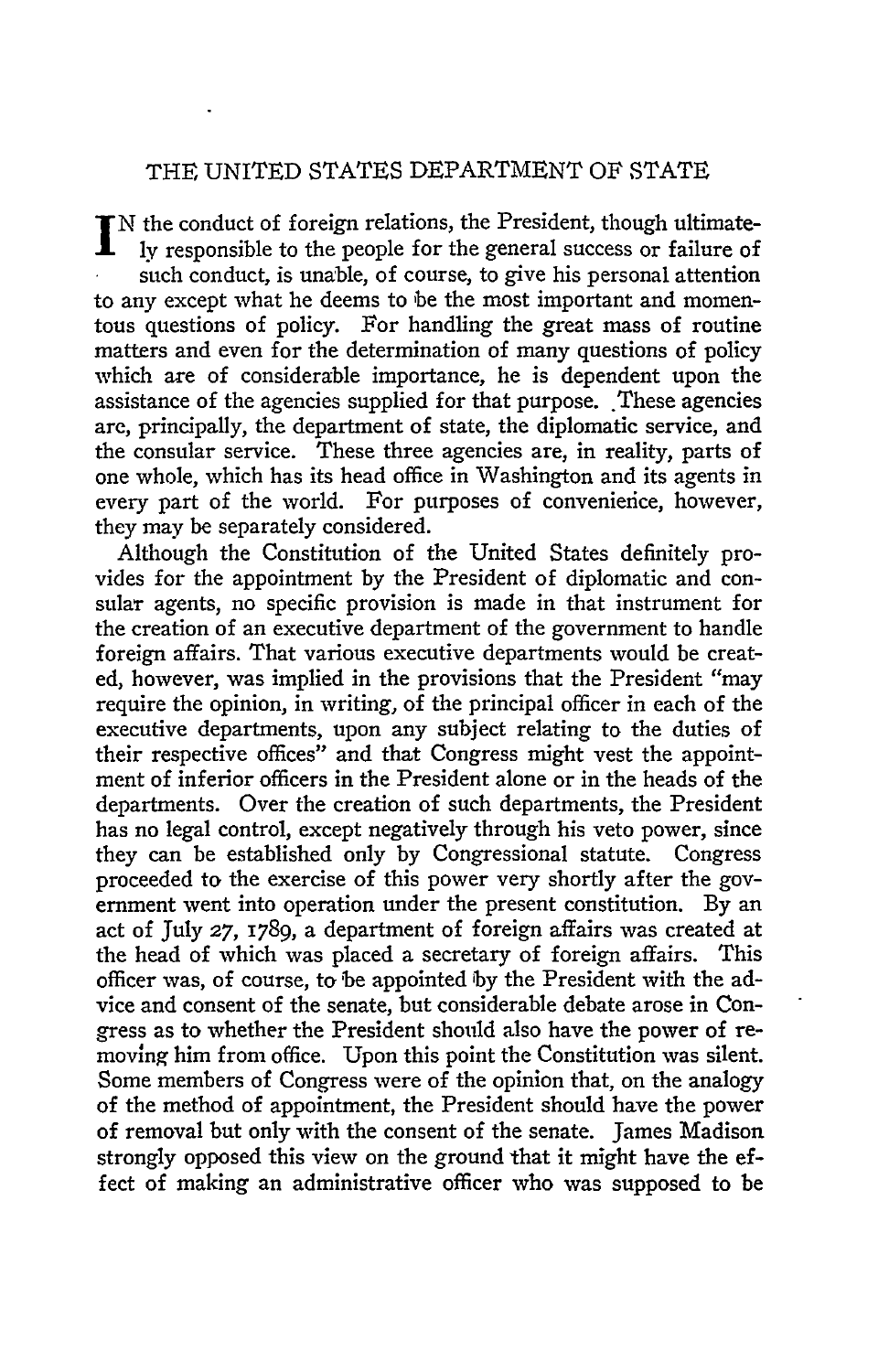subordinate to the President in reality independent of him. Since upon the President rested the responsibility for the conduct of foreign relations, he should also have power over the head of the department of foreign affairs, without interference, other than by wa· of advice, from the senate. This view finally prevailed, but it was considered improper expressly to confer upon the President in the act the power of removal, since this might be construed to imply that he had no such authority under his general executive power, unless conferred by statute. Consequently, as finally passed, the act merely implied the existence of the power of removal in the President without expressly conferring it.

The duties of the secretary for the department of foreign affairs and his relation to the president were specified in the act as follows : "To perform and execute such duties as shall, from time to time be enjoined on or intrusted to him by the president of the United States, agreeable to the constitution, relative to correspondence, commissions, or instructions, to or with public ministers or consuls, from the United States, or to negotiations with public ministers from foreign states or princes, or to memorials or other applications from foreign public ministers, or other foreigners, or to such other matters respecting foreign affairs as the president of the Unjted States shall assign to the said department, and furthermore, that the said principal officer shall conduct the business of the said department in such manner as the president of the United States shall, from time to time, order or instruct."<sup>1</sup>

After the establishment of the original executive departments, it was found that there were certain executive matters which must be attended to, but which did not fall within the assigned field of any of the departments. They. were such matters as are ordinarily attended to by the Home Secretary in other governments. It was decided, however, not to create a separate home department in our government, but, in September, 1789, such duties in relation to home affairs were imposed upon the department for foreign affairs and the name of the department was at the same time changed to the department of state and that of the chief officer in the department to the secretary of state. These duties relating to home affairs included at first the preservation and promulgation of the laws, the keeping of the great seal and the official records of the government, and the attestation of commissions and proclamations by affixing the seal to them. Shortly afterwards, further duties connected with home affairs were imposed upon the department of state, such as

<sup>1</sup> Stats. at Large, 28.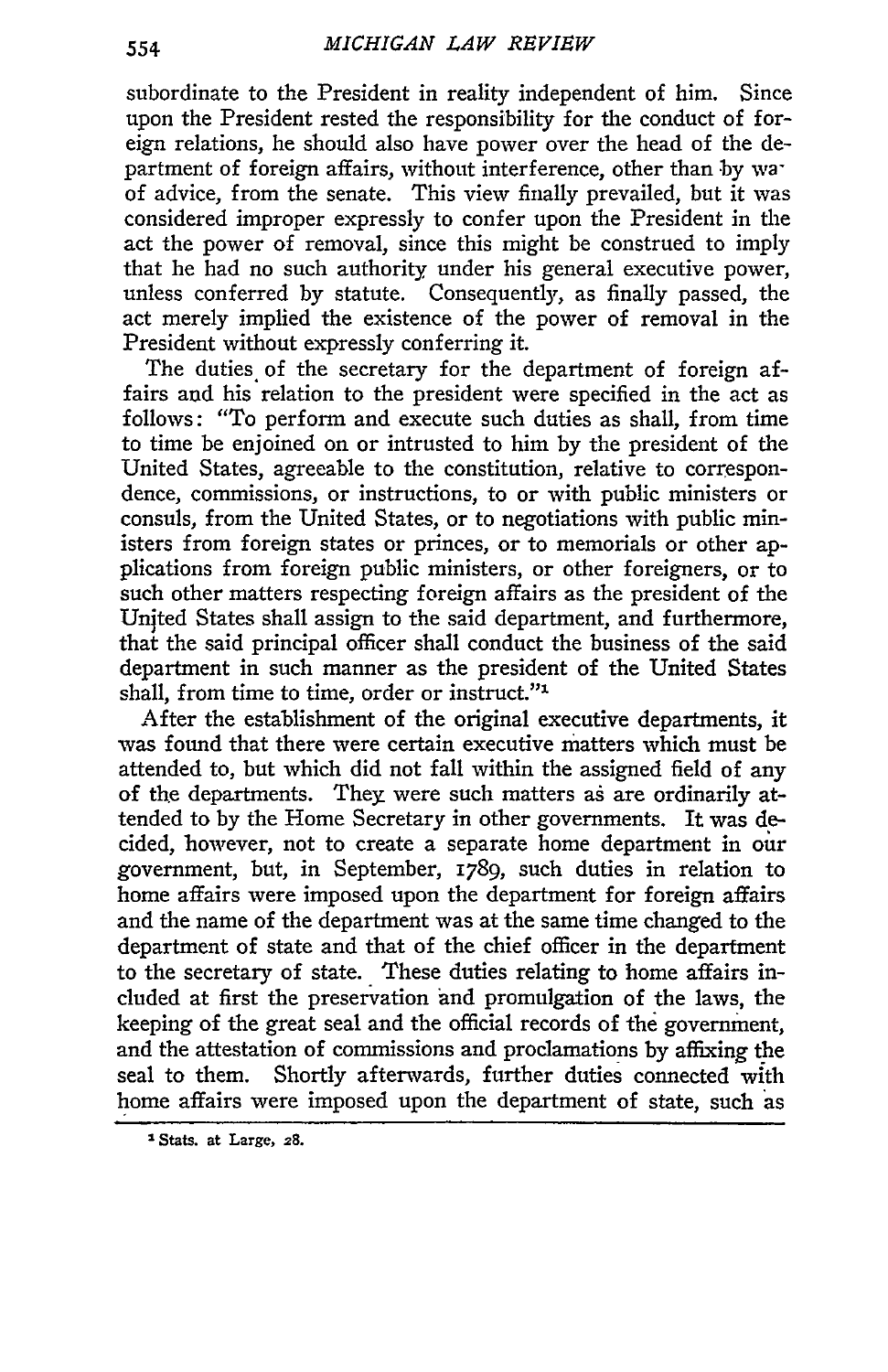those connected with patents, copyrights, the census, and supervision of the territories, but these duties were transferred to the department of the interior upon its creation in 1849. The duties relating to home affairs still retained by the department of state include those connected with the election of the president and vice president, with the adoption of amendments to the constitution and with the custody of the seals and archives of the government. The secretary of state also publishes the laws and resolutions of Congress and acts as the medium of correspondence between the president and the state governors. These functions are of a formal character; add no prestige or influence to the office of secretary of state and might, without loss, be transferred to the department of the interior.

The first secretary of state appointed by President Washington after the creation of the department was Thomas Jefferson, and the list of subsequent occupants of the office includes the names of many of the most distinguished statesmen of the country, such as Marshall, Madison, Monroe, J. Q. Adams, Clay, Webster, Calhoun, Marcy, Blaine, Olney, Hay, and Root. Many of the secretaries had rendered eminent service in the halls of legislation and as diplomatic representatives of their country. Six of them subsequently became president of the United States.

The office of secretary of state has, at times, become one of great political importance, and has occasionally even overshadowed to some extent, that of president of the United States. Although the secretary is of course legally the subordinate of the president and entirely responsible to him for his acts, nevertheless in practice the secretary may through his dominating personality, be the determining factor in the control of foreign relations. Although the president officially receives diplomatic representatives accredited to this government, he does not, as a rule, hold communications directly with such representatives on business matters, but such communications pass regularly through the hands of the secretary. While the secretary may thus act as the medium of communication between the president and the diplomatic representatives of other countries, most matters, unless of unusual importance, are handled finally by the secretary himself. Since the ultimate responsibility, however, rests upon the president, he may, when foreign affairs and negotiations -become especially important and acute, take their conduct very largely into his own hands.

The secretary of state has assumed a rather vague and ill-defined priority over the other members of the president's cabinet. In the amount of his compensation and in respect to his legal authority he has no superiority over them, and does not occupy a position corres-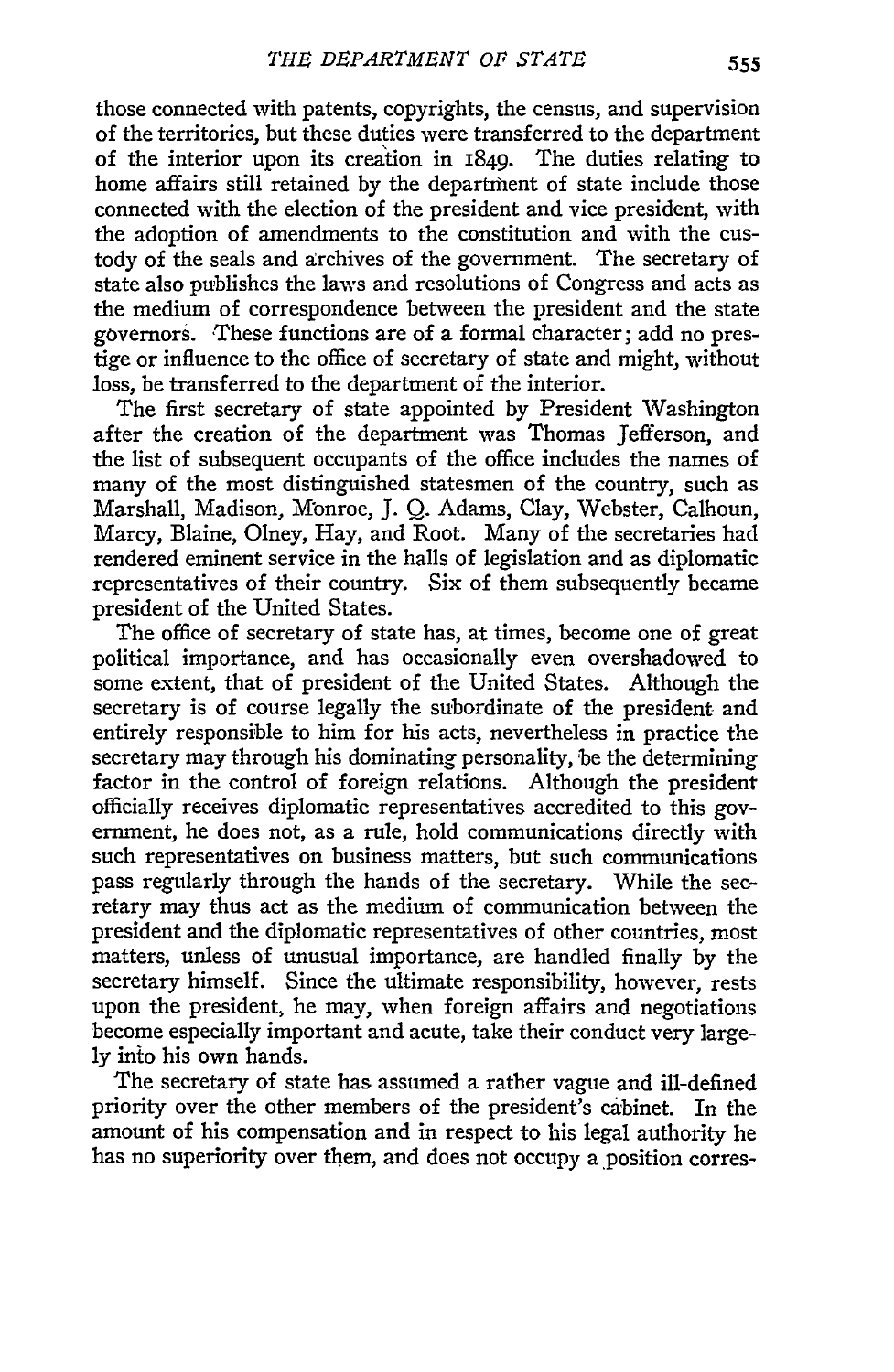ponding to the prime minister in England. But, on account of the rather delicate nature of the duties which he is called upon to perform, he usually enjoys a more confidential relation with the president than do other members of the cabinet. He occupies a seat at the right of the president at cabinet meetings. During the period of the "Virginia dynasty," three secretaries of state passed immediately from that office to the presidency. This gave rise to the popular impression that the secretaryship formed a stepping-stone to the presidency. It is usual in Congressional acts to enumerate the secretary of state first among the cabinet offices, and by act of 1886; Congress. has provided that, in case of vacancy in the offices of both president and vice president, the succession to the presidency shall pass through the various members of the cabinet, beginning with the secretary of state. If a president or vice president resigns from office, his resignation should be sent to the secretary of state. In all matters of ceremonial procedure the secretary of state takes priority over the other members of the rabinet. Although the secretary of state has legally of course, no control over the appointment of the other members of the cabinet, in practice he is sometimes appointed first lby the president from among the leading men of his party and then consulted by him in the appointment of the other members of the cabinet.

The secretary of state conducts negotiations with foreign countries either through the diplomatic representatives of those countries accredited to the United States or through the American representatives stationed abroad. The choice of these two methods rests with the nation which takes the initiative in the conduct of negotiations relating to a particular matter, and such a nation ordinarily chooses to conduct them at its own capital.

The secretary of state not only conducts foreign relations through the channels indicated, but also acts as the central directing authority over officers and employees of the department. Originally, the department consisted, •besides the secretary merely of two clerks, and there was little or no differentiation of function between them. Gradually, however, as the work of the department increased, the number of clerks increased and each clerk was assigned to some particular branch of the work. This differentiation or division of labor constituted, in embryo, that classification of the work of the department which later developed into bureaus. There developed concurrently the need for greater integration through more general oversight and direction than could be furnished by the secretary alone. Consequently, the offices of assistant secretary and second and third assistant secretaries of state were created by acts of Con-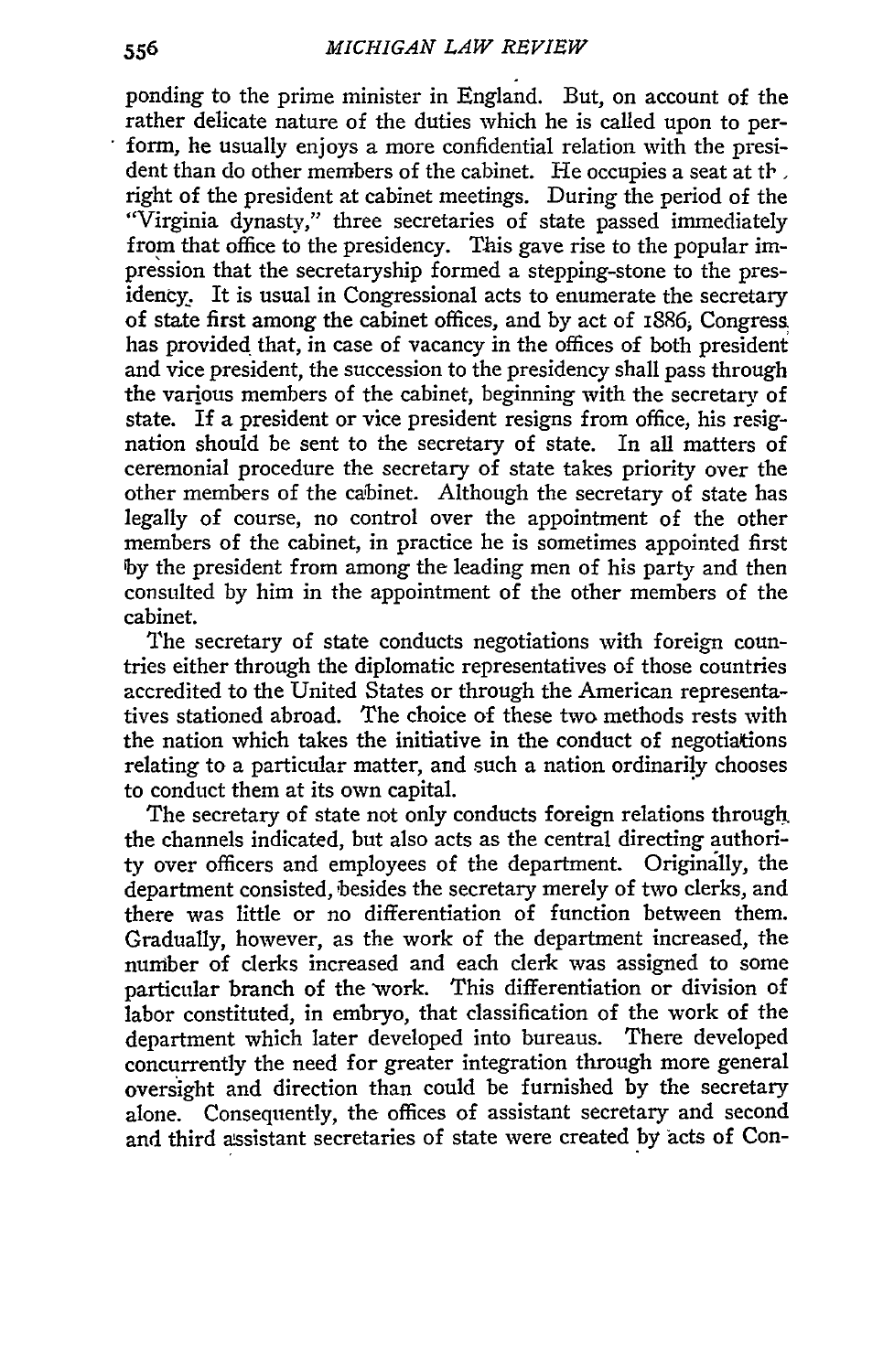grcss enacted in 1853, 1866, and 1874 respectively. The assistant secretaries are all appointed by the president, by and with the advice and consent of the senate, but the duties of oversight and direction which they exercise are such as may be assigned to them by the secretary of state, and depend largely upon the character, attainments, and experience of the respective occupants of those offices. The assistant secretary, until recently, has usually succeeded to the office of acting secretary when the head of the department is absent, and, when so acting, has the same legal powers as the secretary. In consequence, he has usually been considered as a political officer, who should have the same party affiliation as the president and secretary, while, on the other hand, the second and third assistant secretaries have come to be regarded as permanent officials who should not lose their positions merely as a result of a change in party control. 'l'his difference between the three assistant secretaries in the matter of tenure of office seems proper in view of the difference in their functions. The assistant secretary does not usually specialize but exercises generajl oversight under the secretary, while the second and third assistant secretaries exercise administrative supervision over particular bureaus assigned to them. In addition to the three assistants, attempts have been made from time to time to secure the creation in the department of a permanent undersecretary of state to exercise functions analogous to those of the chief of staff in the war department, but without success.

There is also in the department a chief clerk, who is a part of the general administration of the department and exercises supervision over the other clerks in certain matters of a routine character. Much of the work of the department is classified under certain heads and assigned to a number of bureaus, over each of which is a chief, appointed by the secretary. These bureaus are created under the authority of acts of Congress, and their number and titles are changed from time to time. Just as the functions of the department relate partly to foreign affairs and partly to home affairs, so this division of functions is reflected in the organization of bureaus. The work of some of them, such as the diplomatic and consular bureaus, relates directly and solely to foreign affairs, while that of other bureaus, such as those of rolls and library, and indexes and archives, is for the most part concerned with what may be called home affairs. The titles of most of the bureaus indicate in a general way the nature of .the work assigned to them. The diplomatic and consular bureaus have charge of correspondence of an administrative character with the members of the diplomatic and consular services respectively. The consular bureau also keeps an efficiency record of members of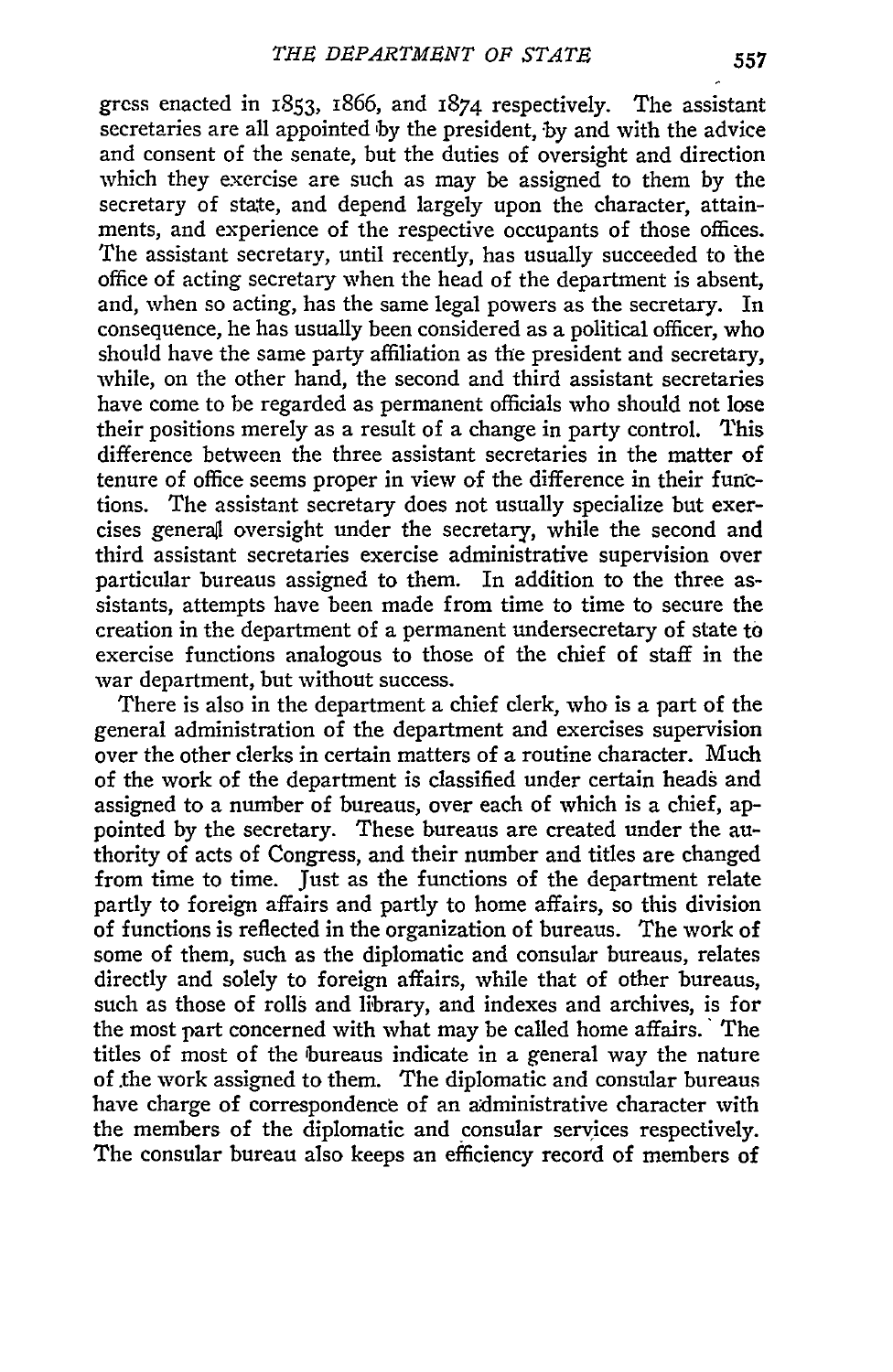the consular service, receives the inspection reports of the consulsgeneral-at-large, and furnishes facilities for giving a month's preliminary instruction to all newly appointed consular officers.<sup>2</sup> The bureau of appointments is charged with such matters as the prepar tion of exequators and warrants of extradition, the receipt of applications for office and the holding of entrance examinations for the foreign service. It also keeps an efficiency record of diplomatic officers for the use of the secretary and assistant secretary.3 Among the duties of the bureau of citizenship, formerly known as the passport bureau, the most important consist in the examination of applications for passports, the preparation and issuance of passports and other matters relating to citizenship, especially of persons who call upon the United States Government for protection while abroad. The bureau of accounts, in addition to its functions relating to the diplomatic, consular and departmental accounts, also keeps a record of receipts and disbursements on account of indemnity funds received by the United States from foreign governments. The functions of the various bureaus are subject to change from time to time at the order of the secretary. This is in accordance with the provision of an act of Congress passed in I874 as follows: "The secretary of state may prescribe duties for the assistant secretaries, the solicitor, not interfering with his duties as an officer of the department of justice, and the clerks of bureaus, as well as for all the other employees in the department, and may make changes and transfers therein when, in his judgment, it becomes necessary."

A considera'ble amount of the work carried on by the state department is of a legal character and involves a knowledge both of international and of municipal law. "The foreign policy of the United States must be in accordance with the laws of the United States, and as international law is an integral part of our jurisprudence *(Paquette Habana,* I899, I75 U. S. *677),* it follows that the foreign policy of the United States, in so far as it involves a question of law, rather than courtesy and comity, must be based on international law."4 Many of the secretaries of state have themselves been able lawyers. The amount of legal work in the department, however, especially in connection with the examination of claims, was such that, as early as 1848 a clerk was especially assigned to this work, and in I866, the office of examiner of claims was created. There was some feeling, however, that the existence in the state department of a law officer, advising the secretary of state in matters

<sup>&</sup>lt;sup>2</sup> Outline of the Organization and Work of the Department of State, p. 54.<br><sup>3</sup> Ibid, p. 63.

<sup>•</sup>American Journal of International Law, Vol. III, p. 943.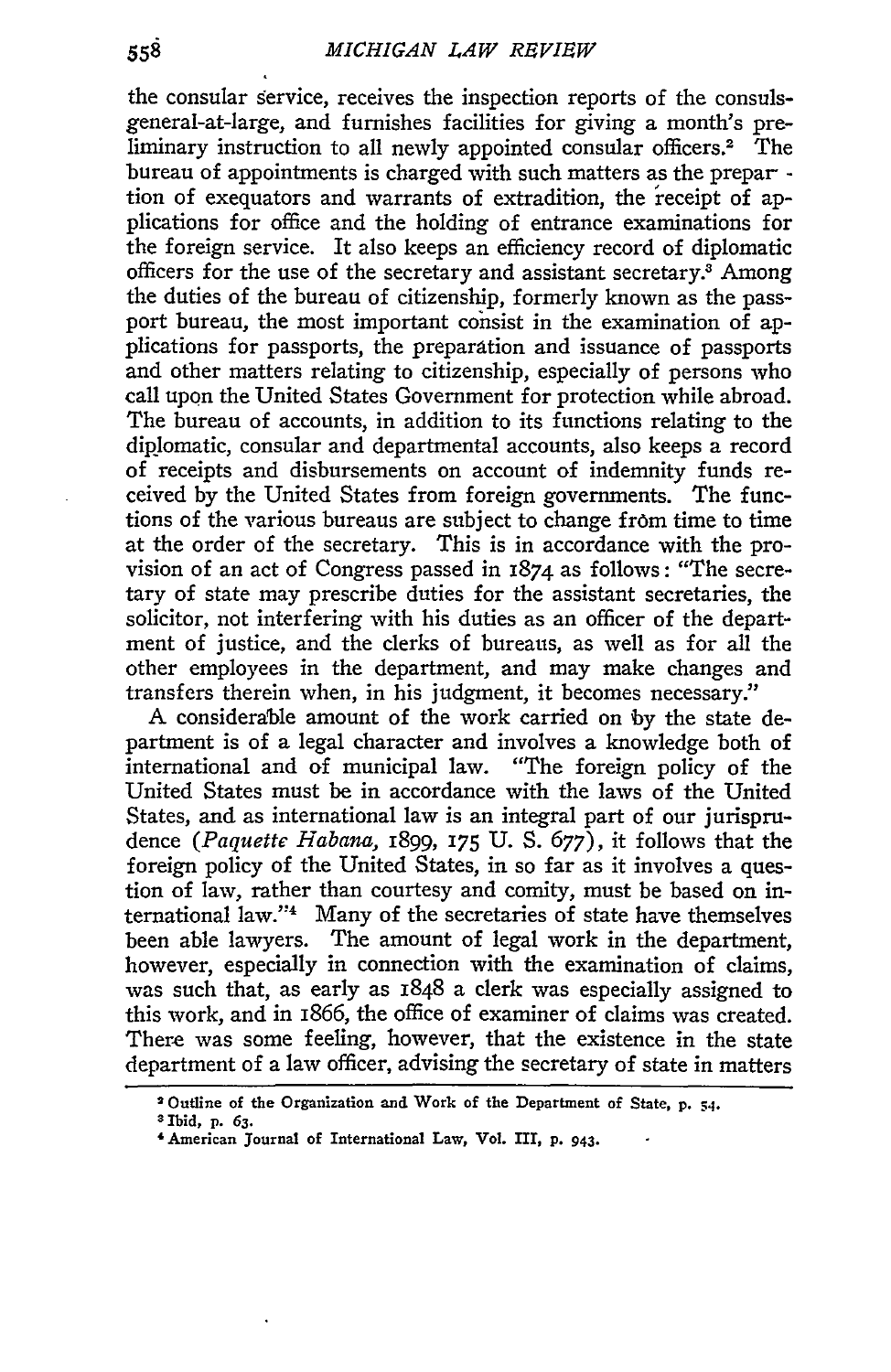affecting our foreign relations, carried with it the possibility of a lack of harmony between such advice and that given to the president and his cabinet by the attorney-general.<sup>5</sup> Consequently, in the act of Congress passed in 1870 organizing the department of justice, the attempt was made to prevent possible conflict in the legal advice given relating to foreign affairs by transferring the examiner of claims to the department of justice, though his duties remained a part of the functions of the state department. In 1887, however, Francis Wharton declared that "the law bureau of the department of state is entirely severed in practice and by its duties from the department of justice, nor has its head at any time been subject to the directions of the attorney-general." In 1891 the title of the examiner of claims was changed to "solicitor for the department of state," which it has since remained. There are also usually several assistant solicitors and a number of law clerks. Among the legal matters and questions coming •before the solicitor and his assistants are those connected with diplomatic claims, international extradition, citizenship and expatriation, extraterritoriality, neutrality, belligerency, contra'band, asylum, international arbitrations, and the distribution of awards made by commissions. These matters involve many difficult and intricate questions in the fields of constitutional law, admiralty law, and criminal law, as well as all branches of international law.<sup>6</sup>

Some important changes and additions in the organization of the state department were effected in 1909. Mr. Elihu Root who was secretary of state at the time is quoted as having remarked that he was like a man trying to conduct the business of a large metropolitan law-firm in the office of a village squire.7 The work of the department had grown until its personnel and organization had become inadequate. Among the matters which had caused this increase in the work of the department were the increase in our foreign trade, particularly the increase in our export trade in manufactured products as contrasted with raw materials, the many questions growing out of the war with Spain, the increasing number of Americans having property interests abroad, the increasing immigration to the United States, and the enactment of the tariff law of 1909, placing upon the president the duty of administering the maximum and minimum tariff rate provision.8 All of these matters raised questions which had to be given attention by the state department. In order

<sup>•</sup> H. B. Learned, The President's Cabinet, p. 189.

<sup>•</sup> Outline of the Organization and Work of the Department of State, pp. 29-30.

<sup>1</sup>The Nation, Vol. 89, p. 294 (September, 1909).

s Outline of the Organization and Work of the Department of State, pp. 9·II.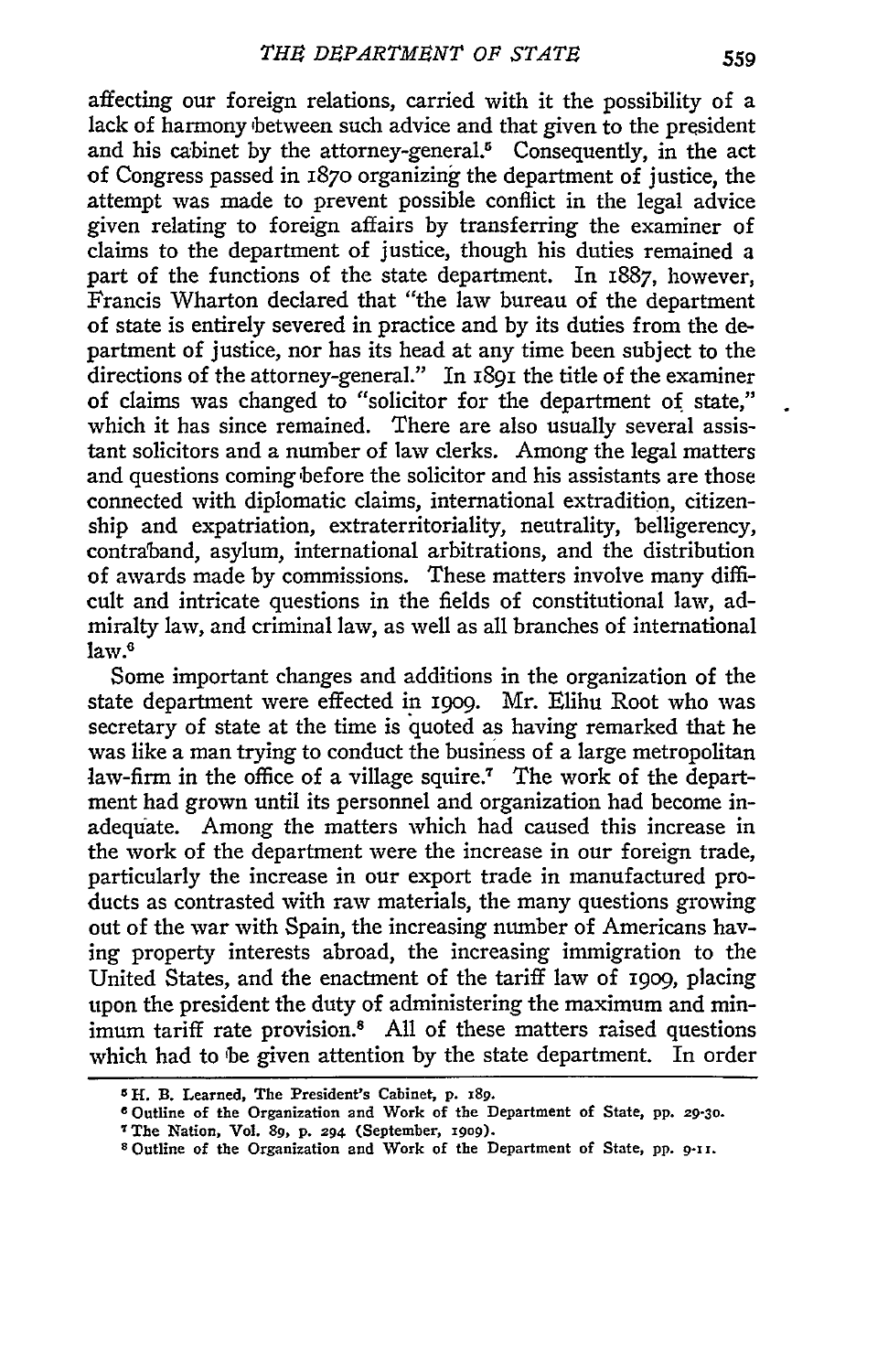to make the department more fitted for dealing with these new questions a reorganization was brought about in 1909 through the creation of a numbet of new officers and divisions. The most important of the new officers were the Consulor, the Director of the Consul? Service, and the Resident Diplomatic Officer. The duties of the Consular "embrace the study and treatment of such questions as may from time to time be referred to him involving advanced legal or other questions and requiring uninterrupted consideration and investigation."9 The counselor has recently come to 1be considered the most important officer in the department next to the secretary himself, and has sometimes acted as secretary during the latter's absence.

The creation of the office of Resident Diplomatic Officer represented an attempt to bring about a closer connection between the State Department and the diplomatic service. It is intended that this officer shall be a man with considerable diplomatic experience, who is transferred from the diplomatic service so that the Secretary of State may at all times have at hand a man with practical experience in the foreign field, whom he may consult as to important matters of diplomatic policy and to whom he may assign such questions for study in the light of actual diplomatic experience.

The reorganization of 1909 also brought about the creation of five divisions in the department, known as the divisions of Latin-American Affairs, Far-Eastern Affairs, Near Eastern Affairs, Western European Affairs, and Information. The first four of these divisions are special organs created to take care of diplomatic, consular and miscellaneous correspondence in relation to the principal geographical sections of the world in which the United States has important interests. This specialization of functions is designed to secure and train experts in matters of interest to our government connected with the particular geographical section. The division of information collects and distriibutes to the diplomatic service information regarding the principal negotiations being carried on by the United States with the various foreign governments. A suggestion that this practice should be adopted was made by Mr. Dallas as early as 1857.10 This division also supervises the publication of the series of volumes known as "Foreign Relations."

The name "division" is usually given to a unit of organization subordinate to the bureau, but this distinction is not consistently maintained, nor is the division of authority between divisions and bureaus

o Ibid, p. 27.

<sup>10</sup> J. B. Moore, Digest of International Law, Vol. IV, p. 782.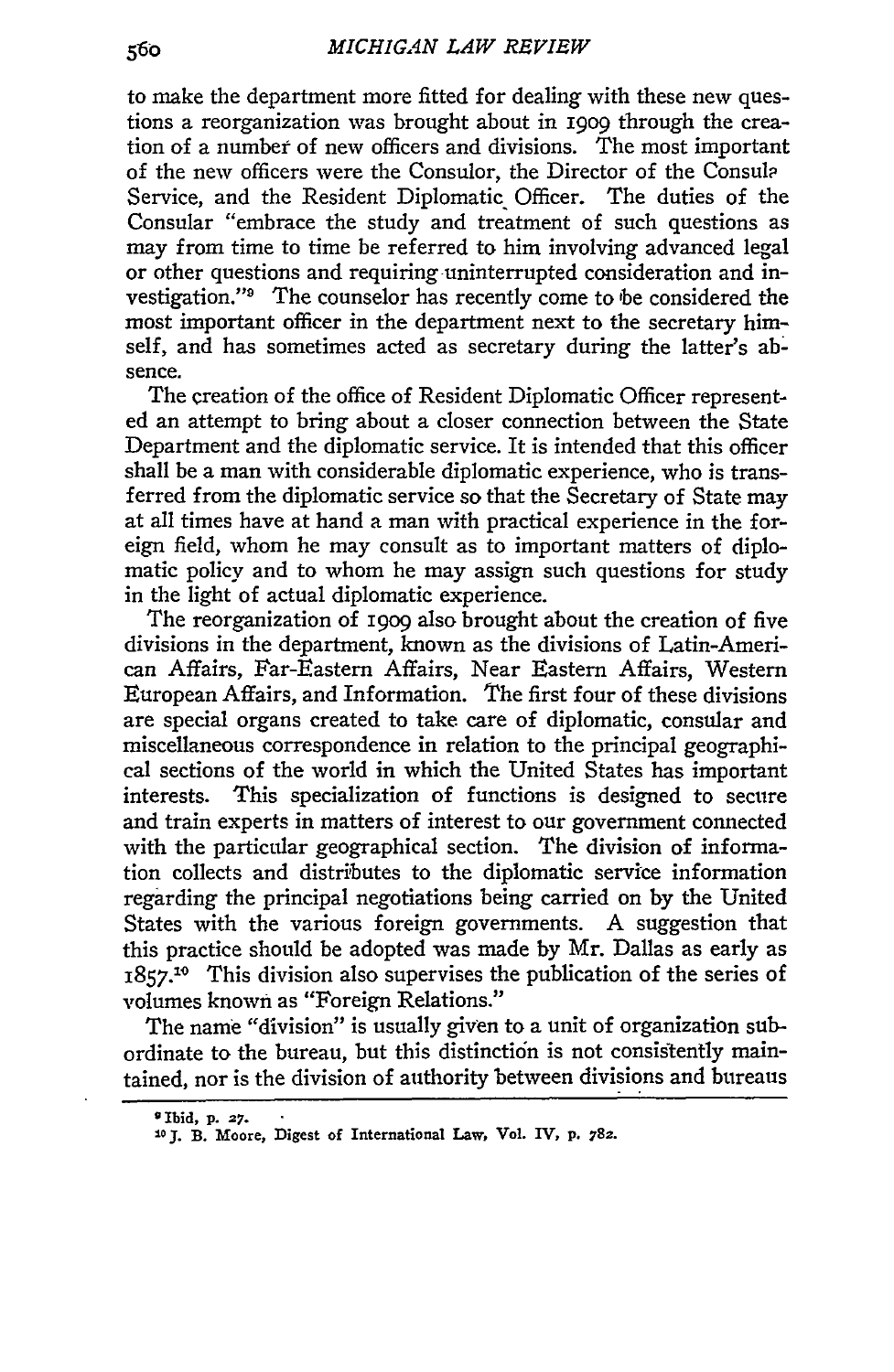always clearly defined. This may result in overlapping or conflict, but, on the other hand, tends to prevent that inflexibility of organization which sometimes interferes with the highest efficiency. In the state department the exact delimitation of the functions exercised •by the divisions and bureaus is subject to change by executive order from time to time. In general, however, the bureaus attend to the administrative functions assigned to them, while the duties of the divisions relate, as a rule, to other than administrative or routine matters.

As already pointed out, the department of state, the diplomatic service and the consular service are parts of one whole. Nevertheless, these parts have frequently appeared to be too much separated and disjointed to secure efficient cooperation between them. An attempt to remedy this condition by bringing about a closer connection between the state department and the higher ranks of the diplomatic service was made through the creation, as already noted, of the office of resident diplomatic officer in the department. A similar attempt to bring about a closer connection between the department and the lower grades of the diplomatic and consular service was made through the enactment by Congress in 1915 of a law providing that all appointments to the positions of secretary and consul should be to grades and not to posts, and that any such officer might be assigned to duty in the department of state without loss of grade or salary for a period of not more than three or four years.<sup>11</sup>

In spite of the considerable improvement which has recently been brought about in the organization of the state department, it still remains true that its personnel and the appropriations made for its support are scarcely adequate. Although the secretary of state is usually considered the leading man in the cabinet, his salary of \$12,000 is no greater than that received by the other members of the cabinet and is quite insufficient in view of his living expenses and the social duties incumbent upon him. The outbreak of the European \Var greatly increased the work and responsibilities of the state department and accentuated the inadequacy of its personnel and financial support. It is only within recent years that either Congress or the country has begun to realize the great importance of the work of the state department and the need that is should be adequately supported.

The relations between the state department and Congress are not so close as they would be under a parliamentary form of government, but they might be closer than they are even under our form of gov-

<sup>11</sup> Act of February 5, 1915, Chap. *23.*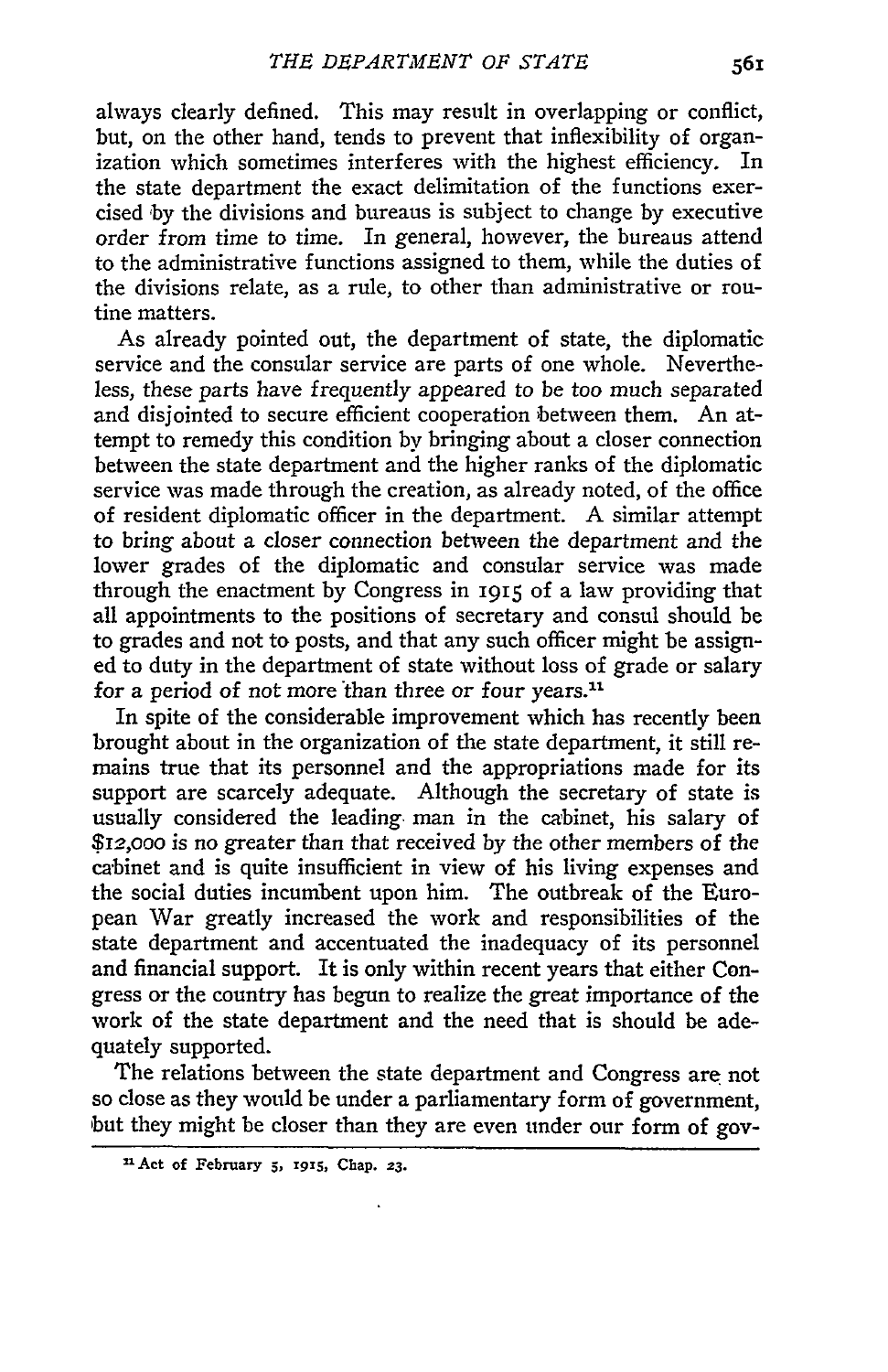ernment. The secretary of state has no seat on the floor of Congress, though this might be accorded to him or to a representative of the state department without violating the Constitution. The secretary of state makes no general or regular report to Congress, b· \_ information regarding diplomatic relations and foreign affairs is usually transmitted to Congress by the President in his annual message or address.<sup>12</sup> Congress may call upon the secretary for certain correspondence or other information relating to the duties of his department, and this information is usually furnished if not incompatible with the public interests. The secretary may also appear upon invitation and make statements before committees of Congress. It is obviously wise for the secretary to keep in close touch with the Senate Committee on Foreign Affairs, especially in connection with the negotiation of treaties. Harmonious relations between Congress and the state department will usually be promoted if the party of the. administration also controls Congress and if the secretary of state has previously been a member of the national legislature.

JOHN M. MATHEWS.

*University of Illinois.* 

REFERENCES.

Connor, J. E., Uncle Sam Abroad, ( 1900), Lecture I.

Hunt, G., The Department of State, (1914).

Schuyler, E., American Diplomacy and the Furtherance of Commerce, (1886), chapter I.

Van Dyne, F., Our Foreign Service, the "ABC" of American Diplomacy, (1909), chapter I.

Fairlie, J. A., National Administration of the United States, ( 1905), pp. 77-8r.

Hill, J.P., The Federal Executive, (1916), pp. 79-84, I5I.

Haskin, F. J., American Government, pp. 14-26.

Foster, J. W., A Century of American Diplomacy, (1900), chapter IV.

A Diplomatist, American Foreign Policy, (1909), pp. 167-182.

*Moore,* J. B., Digest of International Law, (r9o6), Vol. IV, pp. 78o-794.

Gauss, H. C., The American Government, (1908), pp. 132-135, 165-167, 240-246, 529.

Reorganization of the Department of State, *The Nation,* Vol. 89, pp. 294-295 (Sept. 30, 1909).

562

<sup>12</sup> Secretary Olney, however, made such a report and President Cleveland trans· mitted it to Congress in like manner with those of the other departments. Hinsdale, History of the President's Cabinet, p. 307.